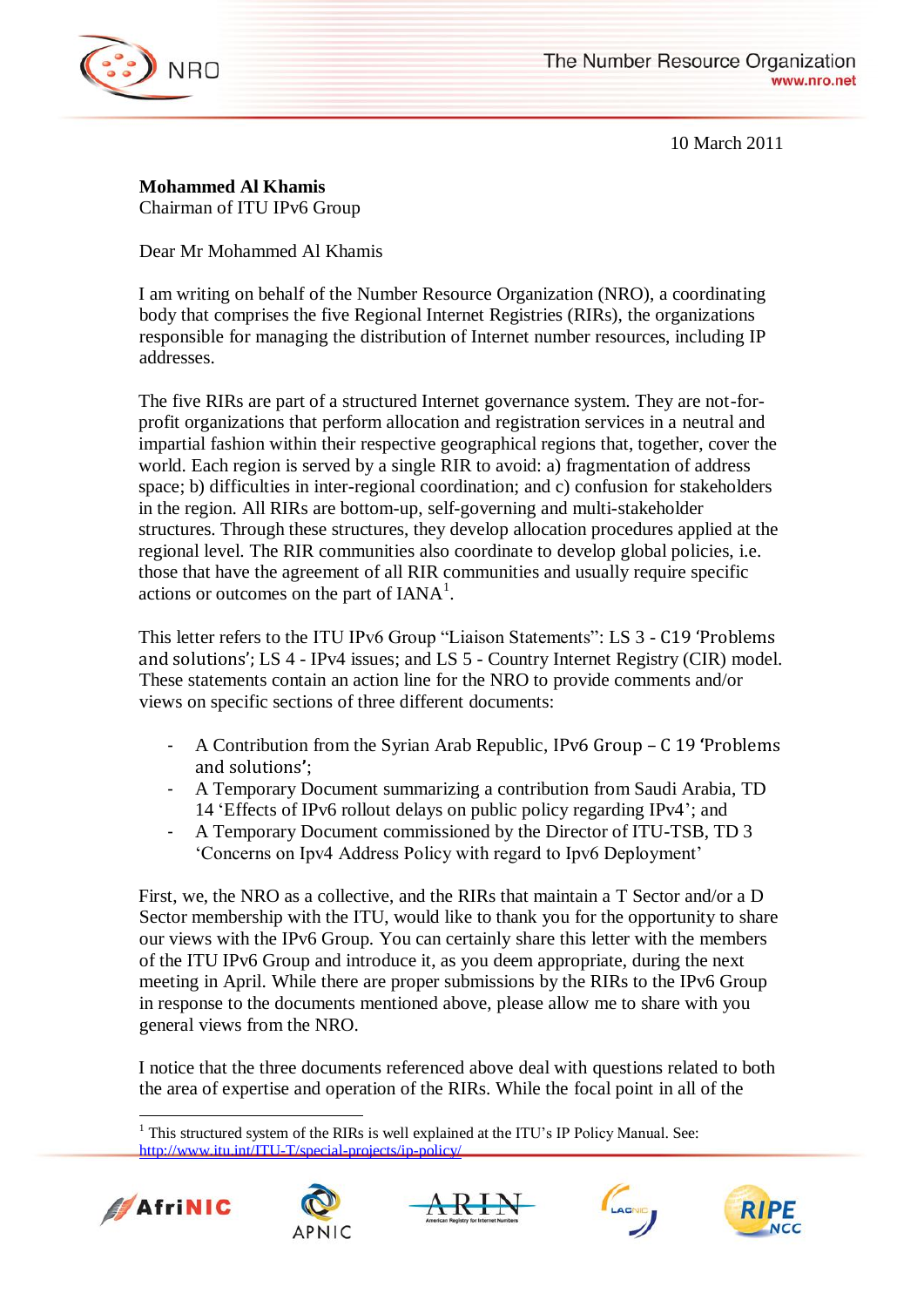

documents is IPv6 take-up, a subject of shared interest, some of the issues identified as problematic could be outdated, given the recent depletion of the IANA IPv4 free pool. For example, the C 19 paper suggests that "…historical imbalances [in IPv4] are not being corrected" in IPv6 allocation methods. However, the early large IPv4 allocations were a phenomenon that predates the creation of the RIR allocation system, and is not in use in the IPv6  $era^2$ .

ITU IPv6 Group Liaison Statement 5, references TD 3 "Concerns on Ipv4 Address Policy with regard to Ipv6 Deployment', a study commissioned by the ITU and performed by NAv6, a research group in Malaysia, in which students of this group propose "the creation of a parallel structure to the RIRs for the allocation and distribution of IPv6 addresses". The NAv6 study suggests the ITU perform a role in designating IPv6 address blocks to a set of new entities called Country Internet Registries (CIRs). These CIRs then would allocate the addresses based on locallydefined policies.

The NRO"s view on this study has been exposed at length at the first meeting of the ITU IPv6 Group and it establishes that a departure from a hierarchical needs-based approach should consider carefully the risks to the Internet infrastructure. It is not clear what problems the CIR model attempts to solve, nor is it clear what the need is that motivates the introduction of such a disruptive element to the current functioning system.

ITU IPv6 Group Liaison Statement 4 references TD 14 "Concerns on Ipv4 Address Policy with regard to Ipv6 Deployment'. This Temporary Document 14, from the Director of the TSB, summarizes a contribution from Saudi Arabia that was made to the Dedicated Group on Internet Public Policy Issues. The document presents up-todate topics that are currently being actively discussed in all of the RIRs. The RIRs share the belief that it is important that every effort be made to expedite implementation of IPv6. The objective proposed by Saudi Arabia and summarized in TD 14 is mutually shared by the Internet community: to find better ways to manage the use and transfer of IPv4 space during the IPv6 transition period, while providing all available incentives to encourage IPv6 deployment. Any outcomes from the ITU on how to encourage IPv6 deployment are of interest to the RIR communities and I am certain that they could enrich present discussions and influence future decisions. It is important, however, that such documents and records be publicly available, so that Internet stakeholders can participate in the deliberations of issues that have global ramifications.

 $\overline{a}$  $2<sup>2</sup>$  In the earliest days of the Internet, addresses were allocated without significant attention to the need for conservation, and technical issues at the time resulted in very large allocations to those organizations that helped develop the Internet. While it is true that many of these organizations were in the United States, it also included organizations in Canada and Europe. A number of these large allocations were later returned for reuse by the global Internet community (see: [http://blog.icann.org/2008/02/recovering-ipv4-address-space\)](http://blog.icann.org/2008/02/recovering-ipv4-address-space). More recently, however, address allocation trends have changed markedly. For example, the Asia Pacific region has experienced dramatic economic growth in recent years and has received the predominant share of the most recent address allocations.